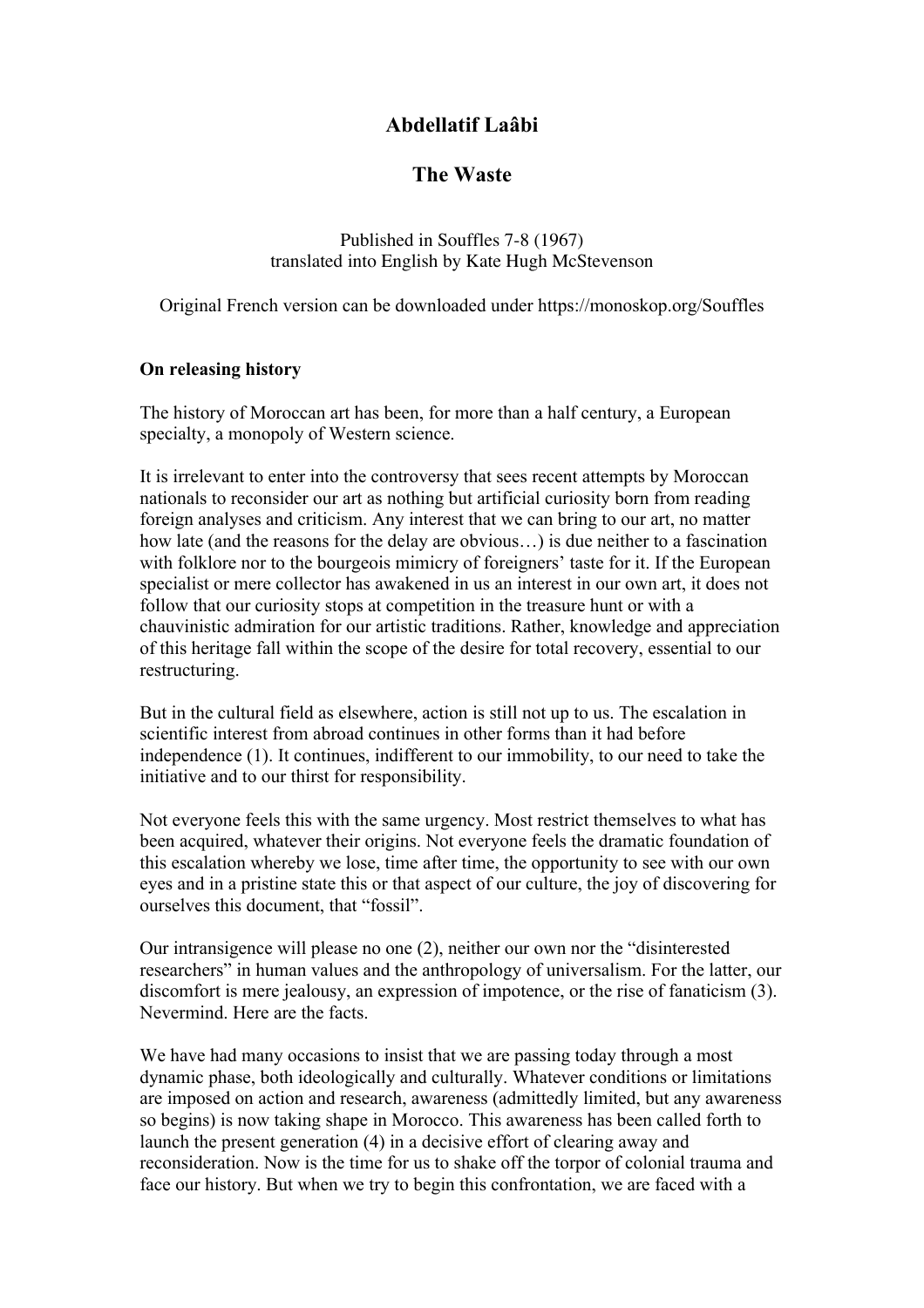most problematical legacy: the colonial social sciences. The colonial phenomenon was, indeed, a serious disturbance in our history (5).

Here, we must immediately make a clarification. In recent years, in certain intellectual circles, both national and Western, there has appeared a kind of weariness, even mistrust, about denouncing colonization. To use the terms of a Moroccan writer (6), I believe that if "the West has stuck to our skin", we will also, from now on, stick to the skin of the West. Until the West has made a through cleaning, has pulled itself from the mud of universality in which it bogged us down by generalization, we will remain a thorn of bad conscience, inexorably planted in it. And we will never tire of stalking the West's missteps and prevarication as the West has, for centuries, stalked our naivety, barbarism and fatalism. We must clarify ideas, even if they are expressed in violence.

To return to this confrontation with our own history, we find that whenever we look at an area of our culture, we encounter the West and its scholars. Faced with such erudition, such determination to uncover every detail, such mastery for broad syntheses, we sometimes lose courage, so limited seems our own capacity for research.

We cannot escape the history that the West has shaped for us. It is a vast raw material, a nursery of data. But it is also a construction of provocation, a mousetrap for objectivity. Colonial, even postcolonial, science throws up a constant challenge for us. It is an intervention riddled with ambiguity.

What bothers us is not so much that it should exist, but that it has already mapped out for us our entire past and present, has structured our universe. Colonial science discovered, collected and categorized our history and culture, according to its own needs. It has thrown up dividing walls and knocked out openings; it has set the hypotheses. One work becomes a "classic" of the Almohad period, another a manual of Moroccan art, etc. Colonial science has also faked, slandered and destroyed.

We can neither go around colonial science nor reject it. Nor, can we accept it. We are condemned to digest it and, from there, to sort through it.

It is in this obligation where lies the disturbance mentioned above. The selfexamination we have begun, and which will continue for a long time, is a sacrificial phase, so much wasted energy. It is an exciting phase, it is necessary, authentic, anything you like, but it is still a waste. It is a long disturbance, a heavy ransom to be paid. But we must do it. Not to wash ourselves clean nor to slander the eternal imperialist West source-of-all-our-troubles, but for our own health, lucidity and for the truth of all humanity.

Franz Fanon wanted to "release man" (the wretched of the earth, the oppressed). Our task now is to *release the History of oppressed mankind*.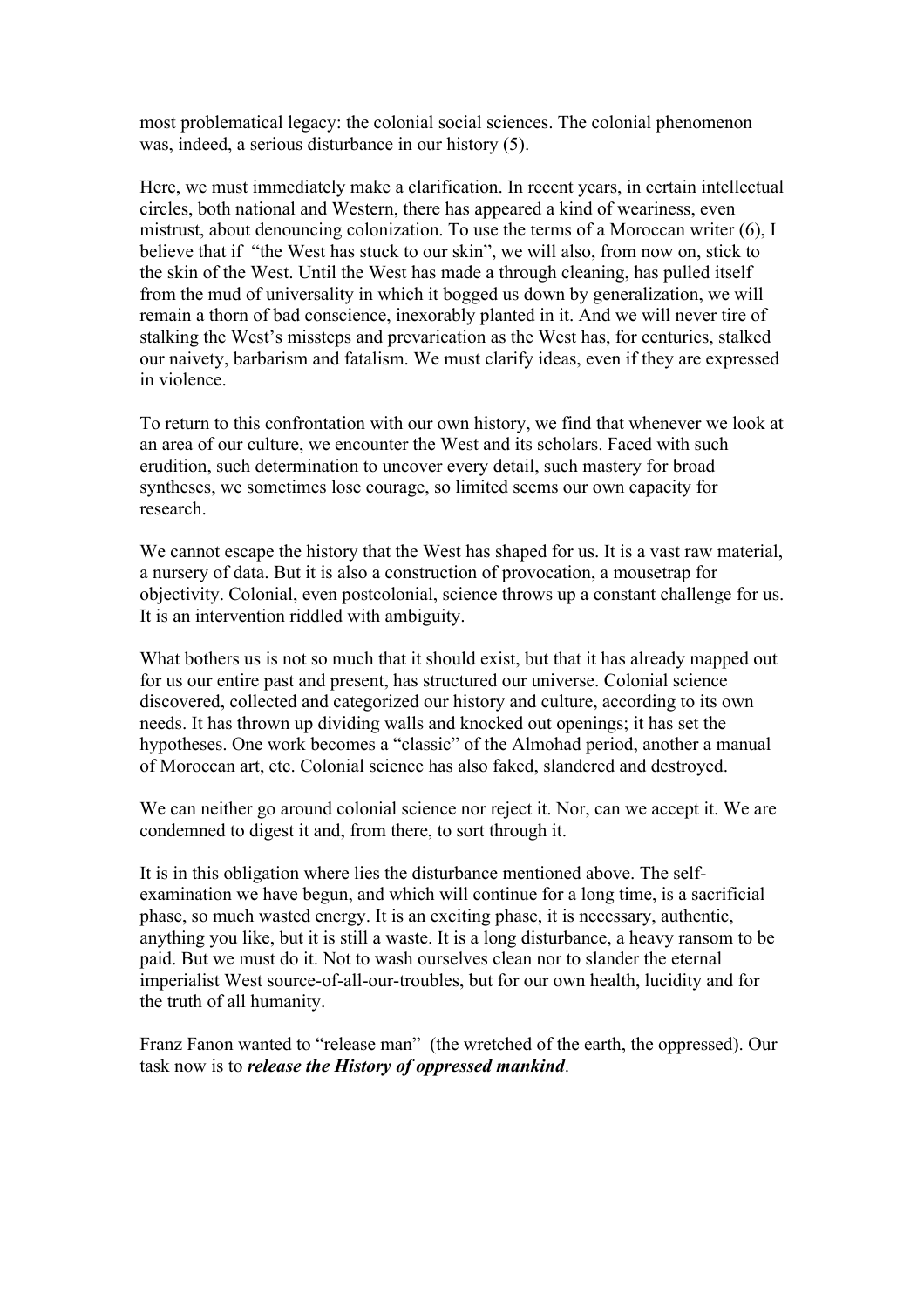#### **The escalation of science**

The escalation in foreign scientific research in Morocco did not begin in 1912. We can detect its beginnings from the first efforts of colonial penetration and the affirmation of European influence in Morocco. But the escalation became especially clear after the conquest of Algeria, which announced, for our country, the era of direct threat and, for the colonizer, the perfect moment to develop a thought-out plan for colonization.

One could say, then, that scientific exploration came long before direct colonization. In any case, it largely prepared the terrain for colonization and outlined its strategy. But it was only after the establishment of the Protectorate that colonial ideology at the socio-cultural level, according to "native realities", would be structured and become one of the pillars of colonization. It was especially in the context of the Institute of Advanced Moroccan Studies, founded in 1920, and its publication *Hesoéris* that the frenzy of research and the most spectacular cultural excavation would be deployed. L.T.H.E.M., sponsored by Lyautey (7), the supreme theorist of the Moroccan Protectorate, would give itself the immediate task of a "scientific exploration of Morocco", i.e., a series of language studies (development of an atlas of the Arab and Berber dialects), hagiographies (an atlas of the zawiyas and places of pilgrimage and worship) (8), and historical research (recreation of a collection of archives). The Institute also planned to establish a Moroccan bibliography. But the research did not stop there: they encompassed all areas of human and other sciences, including geography, ethnology, as well as studies of "indigenous psychology" which, for G. Hardy would be immediately more effective than the "analysis of the Muslim soul".

"Nowhere else," adds this same Hardy, "do we find fewer sealed compartments: academics, officials, judges, administrators, settlers, engineers, etc., all the professions, all mental types, are represented within our Institute; even that valiant race, lightweight only in appearance – the aviator, participates in our common toil between flights and makes us see familiar horizons from a new angle" (9).

Vocations would develop within this organization, with remarkable theorists: literature (Basset, Laoust, Justinard), geography (Célérier, P. de Cénival, Raynal), history (Michaux-Bellaire, Castries, Terrasse), music (Chottin), linguistics (Biarnay, Lévi-Provencal, Laoust), the arts (P. Ricard, Herber, Marçais, Terrasse), etc. (10).

All in all, this science was a "second wave of assault", less "heroic" than that of the troopers, but a "hidden and patient conquest", in the words of G. Hardy, who added, in a speech at the 5th IHEM Congress in 1925:

"In the colonies, as elsewhere, nothing can be founded on action alone, action that develops day by day and refuses to steep itself methodically in the sources of intelligence and research. It is childish and worthy of a character from comic-opera to proclaim "Let us act, let us act" until we have clarified the path of action, determined the goals and studied the means. One can, without being a prophet, predict with certainty that any head of colonial government, who, in the name of practicality and decisiveness, treats geologists as mere collectors of stones and linguists as maniacal grammarians, will accomplish little and leave the country defenceless against the risks to its physical and moral life" (11).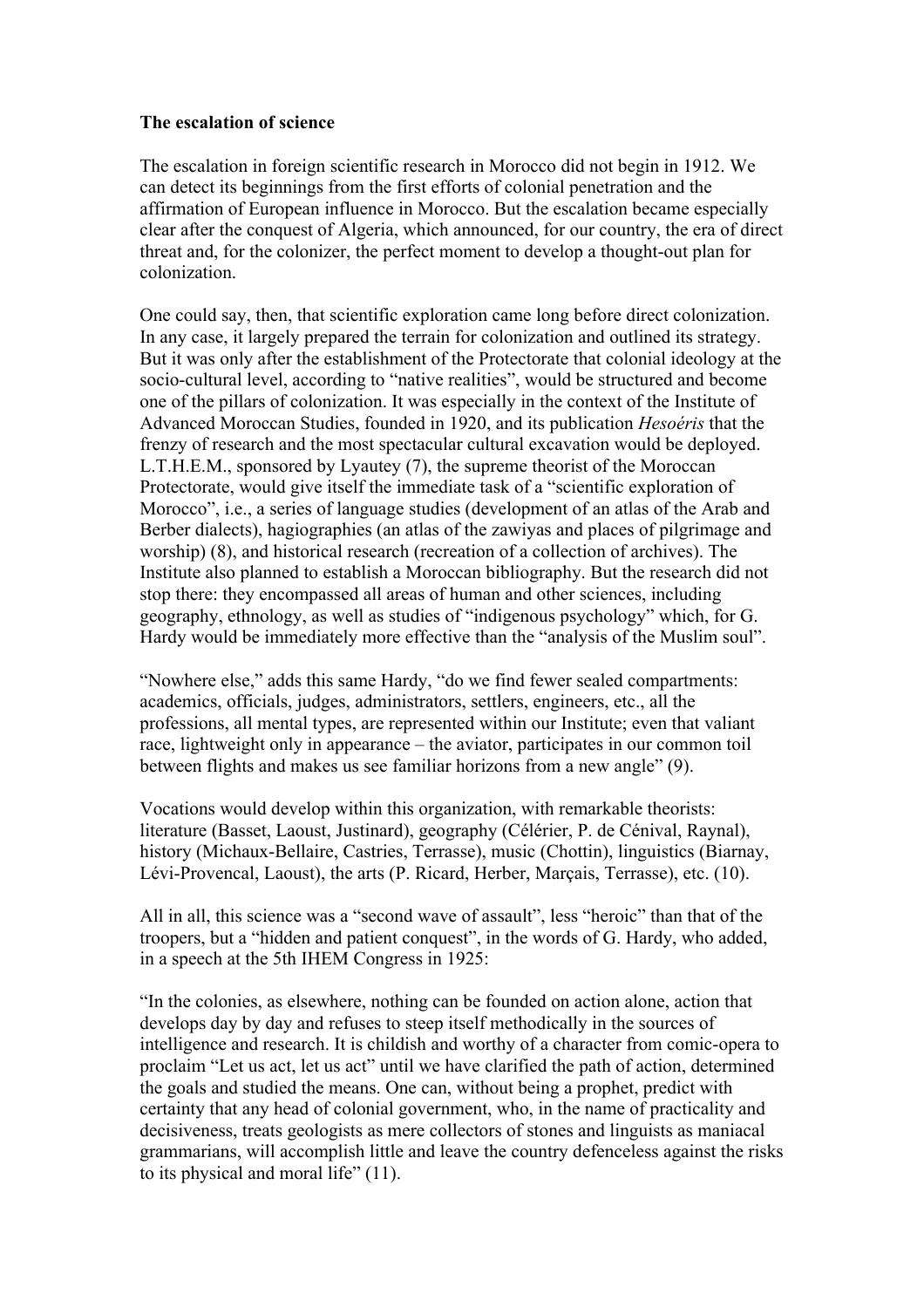With the view of scientific conquest in Morocco thus defined, it is possible to review the different disciplines and show each one's motivations for the work carried out and also its contribution to colonization (12). But this would be a long study, far beyond the scope of this introductory approach. Without going into a textual thematic criticism, we will keep for now to the process and the overall impact of colonial ideology, around three axes: *Assimilation*, *Berberphilia* and *Conservatism*.

But before addressing this triptych, we should draw attention to a fundamental constant of colonial strategy: the notion of opportunity. Indeed, a comparative chronology of scientific research and politico-military events reveals many significant coincidences. Extensive research may perhaps demonstrate the paradoxically "prophetic" character of colonial scientific curiosity, in advance of political and social events. One could, for example, note the 5th IHEM Congress held in 1925, whose aim was to establish the state of knowledge about the Rif. Later events brought a brutal response to this objective curiosity: not long after the Congress, the French army intervened definitively in the Rif War, forcing the surrender of Abdelkrim.

In the same way, the immense scientific focus on berberphilia cleverly prepared the promulgation of the Berber Dahir in 1930.

A final example: the work on "geographical conditions of the pacification of the Central Atlas" indicates how a scientific discipline can be a fertile aid to colonization. Jean Célérier, in a column about the book by Gai Guillaume (13), wrote: "The breakdown of the great dissident bloc of the central Atlas into isolated 'spots' whose successive reduction fixes the stages of pacification *was guided by physical geography*" (14). Thus, "political preparation", as Lyautey called it, and the teaching of geographical research contributed to ending the last pocket of resistance controlled by Moha or Hammou.

We wish to conclude nothing based on these examples. But this notion of opportunity is far from being simple intuition. In itself, it could serve as a common thread in a series of corrective research and confrontation. It already shows one of the falsehoods and duplicity underlying colonial humanities.

#### **Assimilation**

Colonial science was under the will of reasoned control on all psychological, religious and cultural manifestations of Moroccan society, on the economic, sociological and natural laws of the Moroccan community. For the specialists, it was not about a people or a country for whom authentic institutions and cultural and scientific heritage must be provided, but a "hostile environment" whose penetration and domestication would require knowledge - thorough, complete and oriented towards pragmatism and efficiency. Study, then, was oriented, consciously or unconsciously, towards reconciliation with this hostile environment, not so much to understand it, but for *assimilation*.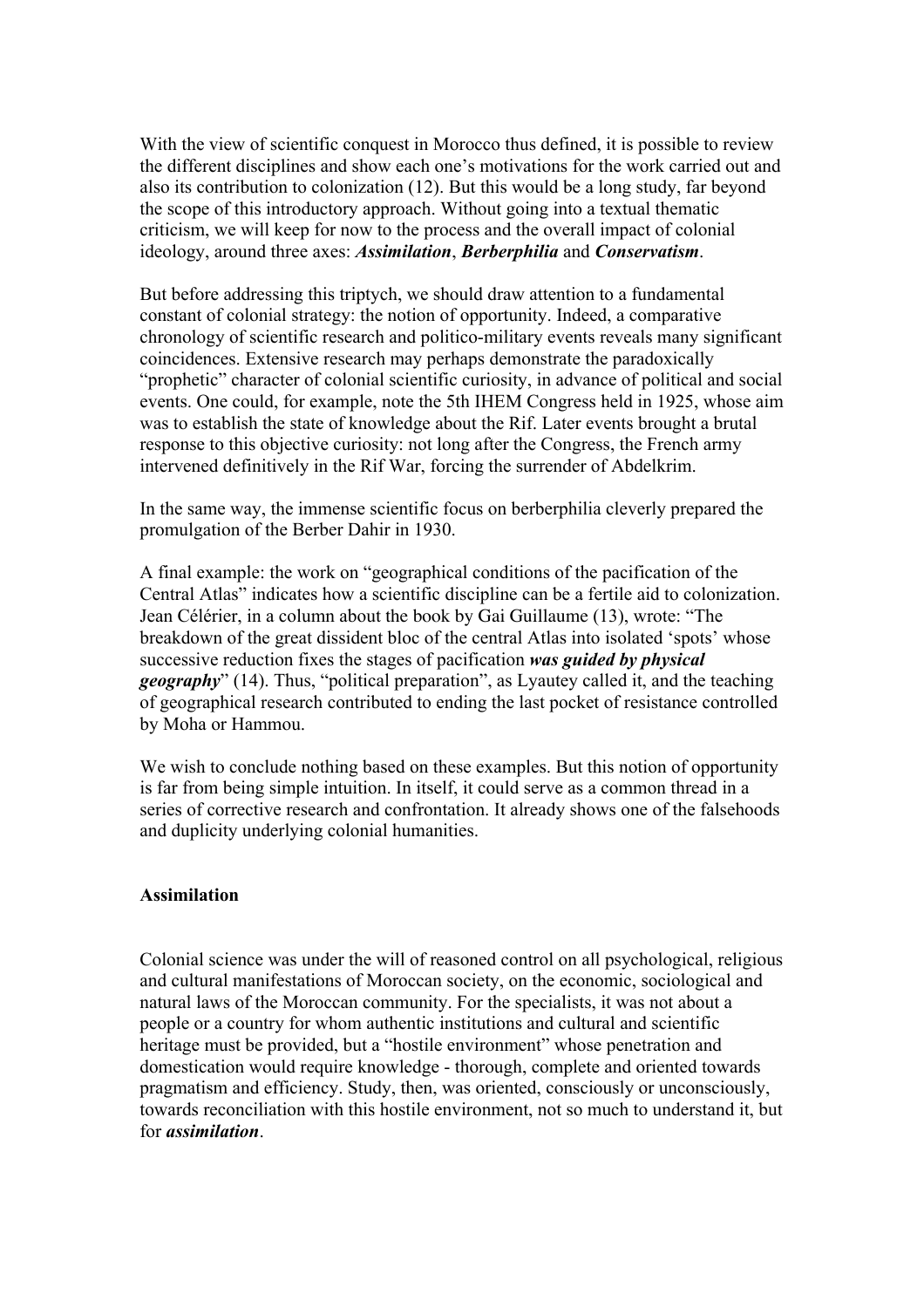Assimilation is a comfortable path for colonial ideology. It is based, obviously, on a sense of superiority and self-centeredness, ideas that have been widely broken down and denounced, but which have survived colonization and even decolonization. If as many intellectuals in the Third World as in the West have decried and washed themselves of it, Western social structure and culture still remain inevitably ethnocentric and imbued with a sense more or less steeped in superiority.

Assimilation policy was manifest in all domains where it was possible to demonstrate, biologically or culturally, that the indigenous people (i.e., the Berbers since, according to colonial ideology, the Arab is an intruder, a temporary conqueror like others, a dominator imposing social hierarchy inconsistent with local democracy, an official culture imported in psychic and mental conflict with the indigenous culture) (15), was a brother race, but a fallen one, straggling behind, a "laggard" as E.F. Gautier put it (16).

Colonization, then, was conceived as a mission of salvation, in keeping with the logic of history and with the "normalization" of history as its goal. Any historical discontinuity and paradoxical structures in the country to be colonized sentenced it irrevocably to foreign intervention.

The specialists were also bent on finding in Morocco, a Latin past, European leanings and a Western vocation. For the past, regarding art, the orientation of archaeological research clearly shows compliance with this view. The pre-Islamic, Punic-Roman legacy (which was, despite all efforts, rather disappointing in Morocco) mobilized energies for a long time. On the other hand, the few traces of Christian buildings or sites have always put the researcher into a state of feverish attention. Research on the monuments and art of indigenous people themselves has never occurred without a mania to find parallels, influences and extrapolations. Whenever Latin engineering or Christianity have touched a field, they have been brandished as references of victory.

This policy of assimilation would find fertile ground in Berberphilia.

#### **Berberphilia**

Berberphilia was primarily a cover for specific political goals: pacification and unification of the Protectorate could only be justified if the absence of a Moroccan nation could be demonstrated.

In his travels in Morocco even before the Protectorate, Edmond Doutté (17) made the distinction between the Arab, fanatical and hostile, and the Berber farmer or shepherd of affable, peaceful temperament. "Who will remember," he wrote, "that below the ambitious lords and fanatical agitators, is the honest mass of the Berber people who, to grow and work, ask only a little order and justice." And, in a note written long after these trips, Doutté adds, prophetically: "Since these lines were written, events have answered the question: it is not to the weakness of the Sultan, nor to the reckless adventure of a current master, nor to the audacity of a usurper that Fortune has entrusted the care of Morocco's heavy destiny, but to the genius of France."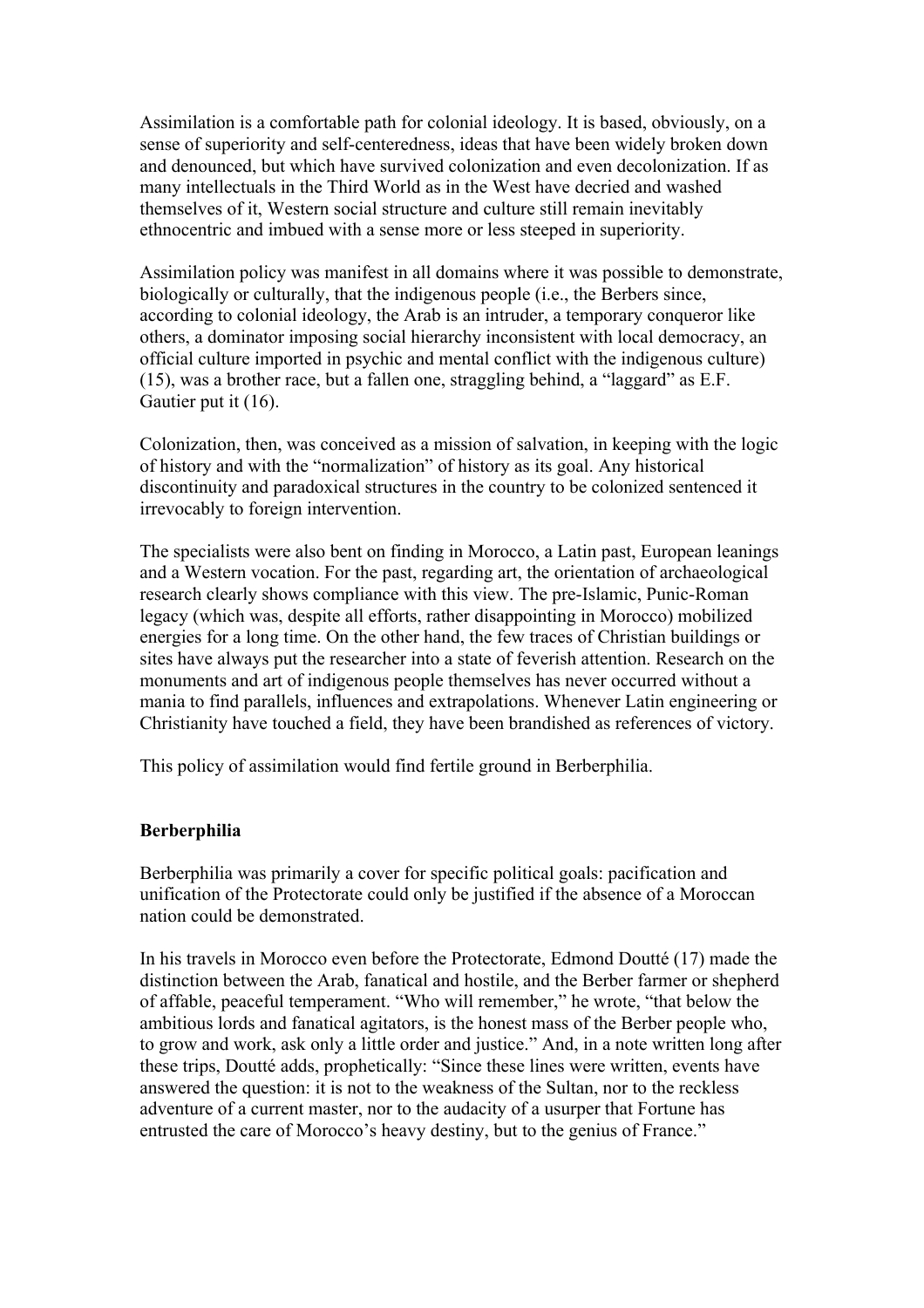This most precocious distinction will serve as a guideline to a range of scientific curiosity and be pushed to extremes. Thus it became possible to distinguish the Arab – warlike, conqueror, Eastern -- from the Berber --colonized, eternal -- still waiting for the organizing genius from abroad to gain new ways of going forward. European colonization could only be legitimate, given the failure of Morocco's conquerors to maintain order and bring prosperity and progress.

Colonial studies of the Berber world were conducted from a point of view that disrupted any objectivity and led, for the most part, to the conclusion that the Arab transplant was bankrupt: Morocco was Arab to but an infinitely limited degree and only superficially Muslim, considering the survival of pagan beliefs and rites, conflicting social organization and economic activities, ethnic origins and different cultural expressions, etc.

The study of the Berber language was not a sincere attempt to rescue it from oblivion or to upgrade a culture, language and civilization as part of a national and universal heritage, but a political option in the service of pacification and, later, colonization itself.

But colonial ideology made a major mistake when it attacked Moroccan institutions because, in so doing, it sparked the beginnings of the modern national movement.

### **Colonial conservatism**

Another path of this ideology was *the conservatism of the colonial project*. Colonization in Morocco did not really experience the excesses recorded in other countries where there was mass destruction of local institutions. In 1912, the Wild West was certainly still possible, but not in the American style. Lyautey was in this area a bold innovator, a genius, but not in the sense understood by his admiring contemporaries. The conservatism he advocated was a new stage in colonial ideology. In 1912, extermination could not be as extensive as it was in the 16th-17th centuries or, more recently, in 1830. The development of means of communication and international relations had sensitized European public opinion, and the Western powers had for long been in merciless competition that made each of them more cautious in his actions than in the past. But Lyauteyen conservatism was still not dictated by the "love" of indigenous institutions. Lyautey was a mystic, but a mystic of colonization. His mysticism is that of strategy. The conservatism he patronized at the political and socio-cultural level was an instrument of anesthesia, not a gesture of respect or admiration. Colonial rule could not better take hold than in a sclerotic milieu, caught firmly in feudal and aristocratic structures. Indeed, it was among certain feudal leaders and heads of brotherhoods that colonial rule found its first interlocutors and even its informants regarding research (18).

Colonization, which presented itself as the salvation and liberation of the colonized, merely served to encourage cultural stagnation; worse, it bastardized and sometimes destroyed the areas where the colonized people still freely expressed itself.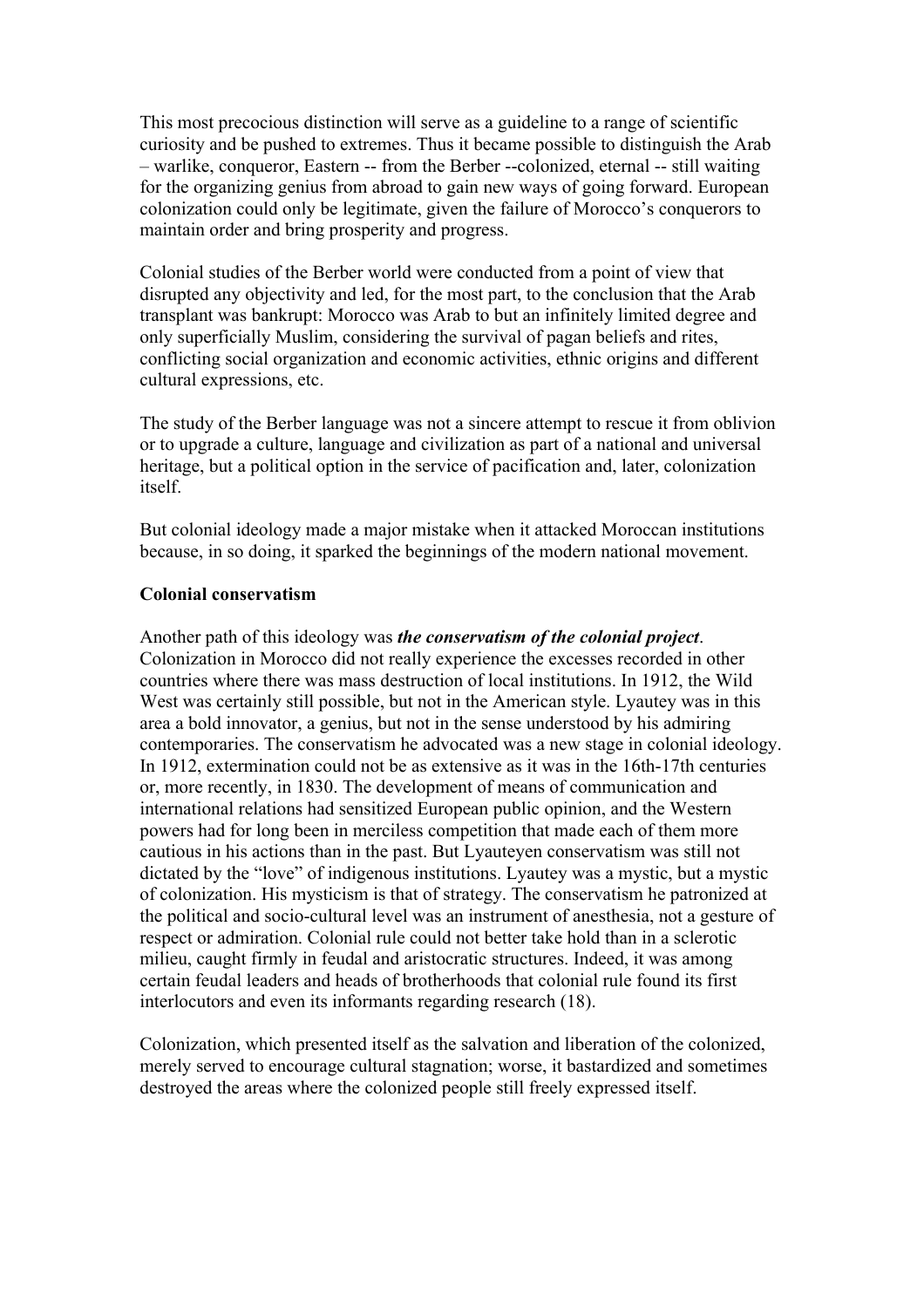# **Cultural banditry**

The looting of colonized countries was not limited to natural and human resources. It also affected cultural heritage. In Morocco, as elsewhere, this crime was "legal" without violence. Virgin and abundant material was there; one simply helped oneself. Directors, officers of Indigenous Affairs, civilian controllers, collectors and scholars acquired artworks in the same way that the settlers acquired homesteads. The theft of the artistic heritage was done under the same conditions as the theft of land. It is no coincidence that the history of Moroccan art has been put together with objects from private collections. The Protectorate Administration certainly endowed the country with "museums", but in visiting these antiquated bazaars today, one realizes that the material gathered there is far from being a collection of information that could help research or even ordinary objective knowledge.

This aspect of colonization has not been denounced enough. Indeed, who has denounced it in the Third World in any continuous way? If it is agreed that Africa and Asia were systematically stripped of their artistic treasures, no one dares today demand their restitution. No government, no organization, no political party has programmed such a demand in its program. It is one of the paradoxes of decolonization. Yet, it is a fact that some of the major European museums received massive quantities of stolen goods. Their universality and reputations are, therefore, based on a long history of plunder at the expense of the peoples of the Third World who have been deprived of a heritage that appears, in this current phase of decolonization, necessary for self-recovery.

# C**olonial ideology and Moroccan Art**

Moroccan art was for colonial scholars a true "treasure chest". Of all the cultural disciplines these scholars addressed, none stunned them and at the same time embarrassed them as much as Art. Moroccan literature (especially Berber literature) was considered by many of them as poor, "lacking the creative spirit who knew how to use it: the Poet", "the creative imagination" (19). Moroccan art, on the contrary, dazzled many and tore from them genuine elegies of admiration.

The richness, the multiplicity of artistic fields impressed researchers early on. Art in Morocco could neither be denied nor hidden. It imposed itself both in the historical monuments and in all aspects and ornaments of everyday life. Literature also had its zealous and faithful (Justinard), even conquering sometimes, but was always studied with relative **equanimity**. In other words, the literature collected and translated by colonial scholars never amounted, in their eyes, to anything that could compete with their own literature, either in terms of production or value. Moroccan literature was studied mostly for socio-ethnographic and linguistic purposes.

Art, however, offered an incredible inventory of forms and visual expressions that must certainly have shocked the specialists who approached it. They found themselves in front of a most unexpected artistic repository, foiling at the aesthetic and consumption levels both their conventional wisdom and habits of appreciation. Arab-Muslim art, as rural/urban folk art, was a challenge to Western academism, to its principles of production and consumption. In addition, it threatened the Western researcher's peace of mind (20): for the first time, if he wanted to be thorough in his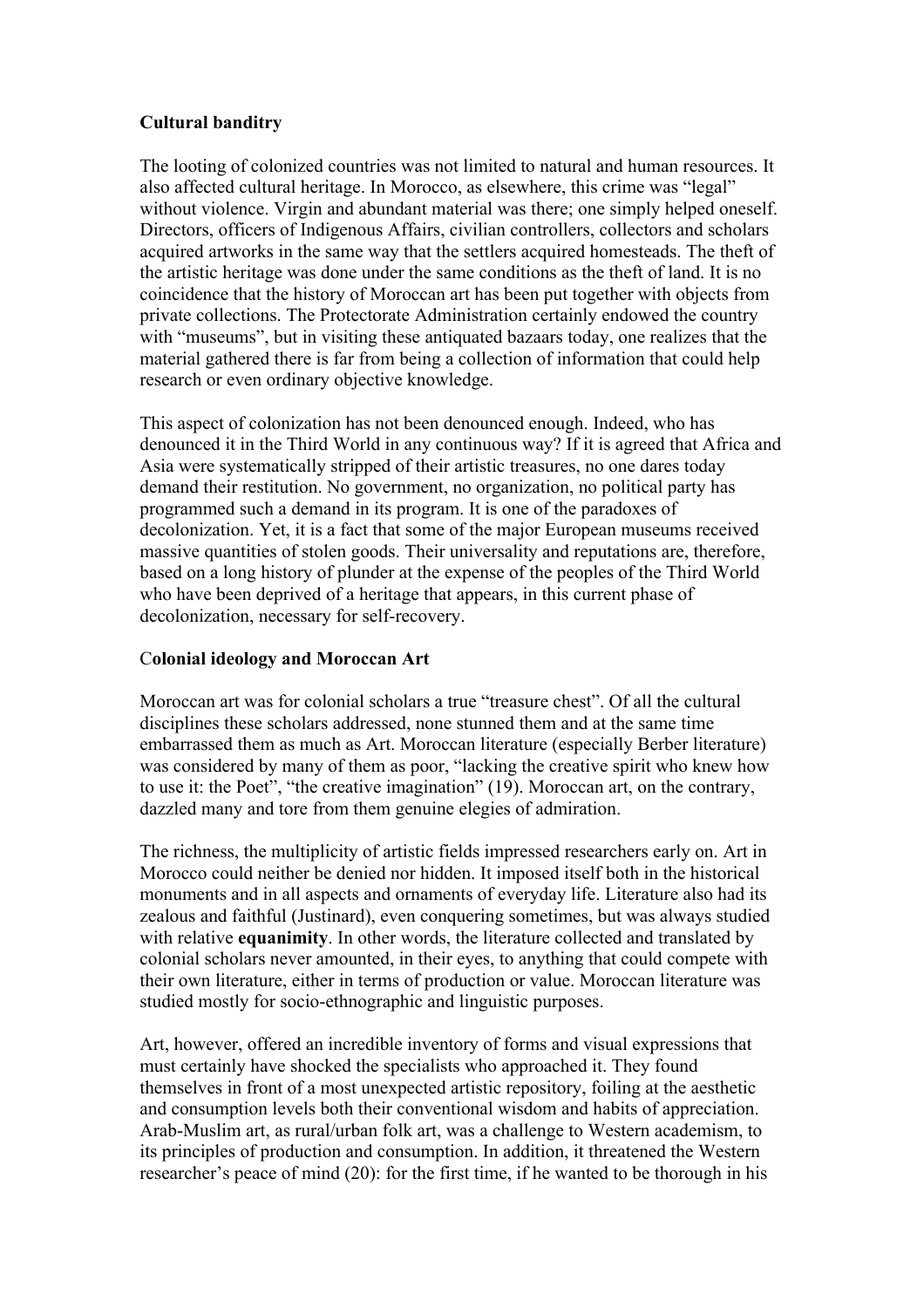reasoning, he would have been forced to contradict himself and to abort the entire system. To accept the idea that Moroccan art could be placed at the same level as Western art meant admitting that the people from which it is came could be lifted into the ranks of creative peoples. There was the rub. Multiple solutions to this dilemma would be found.

Nevertleless, the extent of studies of art undertaken during the Protectorate should not confuse us. In this area as in others, the goal was not to appreciate the subject, nor even to reveal it to the general public. This aspect of colonial research is little known. We realize indeed that on one hand, the research was made in isolation, addressed to a very small audience of specialists who informed each other somehow about the findings of their respective fields. On the other hand, the studies that are still today considered masterful and useful as a base were mostly descriptive, rarely interpretative or exhaustive. This is why the bibliography of Moroccan art consists mainly of catalogues and inventories of collections

(e.g., carpets, jewelry, doors, madrasas, granaries and citadels, ceramics, lace, etc.). In the rare syntheses carried out (e.g., that by G. Marçáis), only the historical and social aspects are studied relatively in detail; the symbolic, visual or visual aspects received very little commentary.

In terms of methodology, the study of Moroccan art was, therefore, the work of scholars concerned much more about inventory and classification than analysis and aesthetic criticism.

But whenever the research escaped the descriptive drought and approached art appreciation, it clearly revealed its artistic prejudices and dogmatic orientation that, even in an area as "neutral" as art, could reflect colonial ideology. This is the case of the book by H. Terrasse, "Les Arts décoratifs au Maroc"(21), that it would not be arbitrary to choose as the "model" for these studies.

This book, presented by the author as "a basic grammar, a brief anthology of Moroccan art", could -- by its arbitrary choices, by its artistic "mentality", by the ideology that it covers or overlaps, finally, by the assertions that were later used as the basis for reflection and appreciation -- today generate an entire program of selfexamination (22).

Terrasse's book is divided into two main parts: "Berber Arts and the Moorish tradition". By this division, the author intends to mark one of the permanent aspects of art in Morocco. But apparently Terrasse does not accentuate this division to the point of pushing to break through it. Sometimes he even timidly searches places of intersection, but without insisting. In fact, the whole book is built on this duality, whereby Berber art comes out relatively glorified. "To the subtleties and easy wealth" of Moorish art, Berber art offers vigorous simplicity, majesty, balance, a sense of mass and flexibility of composition. "Everywhere, it shows that rare quality: the disdain of easy effects," adds the author.

But what Terrasse says of Berber art, which is true, appears in a different light when compared to statements about Moorish art. One has the impression that his exegesis serves only to belittle the other art. And when Terrasse considers the latter, an amazing rage comes through the text, his objective anthology turns into something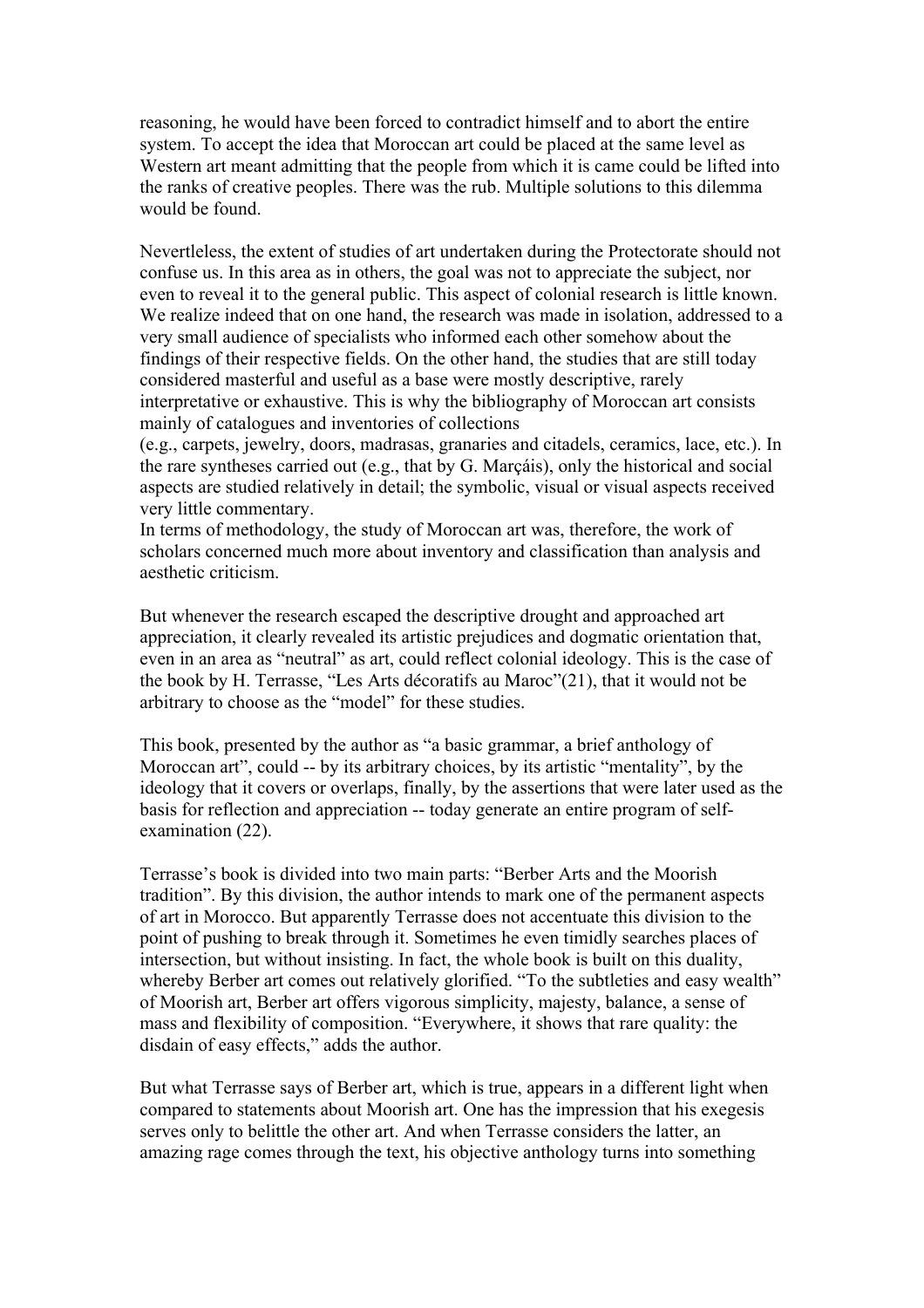like propaganda. We will group our remarks on this subject around three aspects: training, execution (the artist) and expression.

Terrasse says first that Arab-Muslim art in Morocco was purely imitative and imported. Moreover, he believes that as Muslim Spain declined, Arab-Muslim art was unable to renew or take other forms of expression. These ideas clearly remind us of the theory that Arab civilization never took original shape in the country and was at most an artificial and cumbersome graft.

In the same vein, this art, for Terrasse, never expressed the concerns or deep feelings of the Moroccan people, since it was imposed by oppressive dynasties and castes that raised monuments to their own glory, without even thinking to continue the work of their predecessors. For this reason, this art has remained "spasmodic, discontinuous". Arab-Muslim art, therefore, has not been the work of an entire people and does not represent its history or creative genius. It is an impersonal and selfish art. Terrasse writes: "In dark times, no one even cares to maintain the monuments from times of glory. Never has a new dynasty continued the work of its predecessors and adversaries; sometimes it even demolishes them. Our French cathedrals are often the work of several centuries; if the effort that produced them was uneven, it was always continued or resumed. When we pass through them, we sense there the work of the innumerable dead, famous or obscure, united in a common thought and held by a common effort. Works of an entire people, in them we love all of our past. In Morocco, above the crowd that is almost not a nation, easy to assemble but difficult to maintain, made hard by poverty and incapable of prolonged effort, have occasionally risen men of great ambition. The whole country has stirred to achieve their dreams, too often selfish, rarely coming from deep and truly human thought."

But the inertia of this art is not solely due to the pride and inhumanity of dynasties; it also comes from the mentality of the artist. The automation and repetition of frozen forms comes from artists who are mere "craftsmen", whose intellectual or spiritual activity rarely exceeds that of labourers (23).

"In Morocco, becoming an artist," writes Terrasse, "is not to obey a compelling vocation and give birth in oneself of a creative force: it is simply to learn a trade, to assimilate the secrets of technique... There is no distinction between form and matter, inspiration and execution. Such a conception of artistic education seems paradoxical, even unreal, yet it represents the constant and universal facts in this country."

The author finally takes up the forms of expression of Arab-Muslim art, especially "decorative art" that seems to Terrasse to have been originally a technical stopgap due to a lack of boldness and invention by the Andalusian architects who, unlike their Christian counterparts, did not know how to use the opportunities of the vaulted ceiling, and who, thus, avoided any struggle against the material.

Terrasse condemns decorative art (geometric, epigraphic and floral decoration) according to the most backward conventional prejudices and academic canons. The background triumphs for him in this art where there is no "concern for material realism... and which has broken all links with nature." Speaking of floral decoration,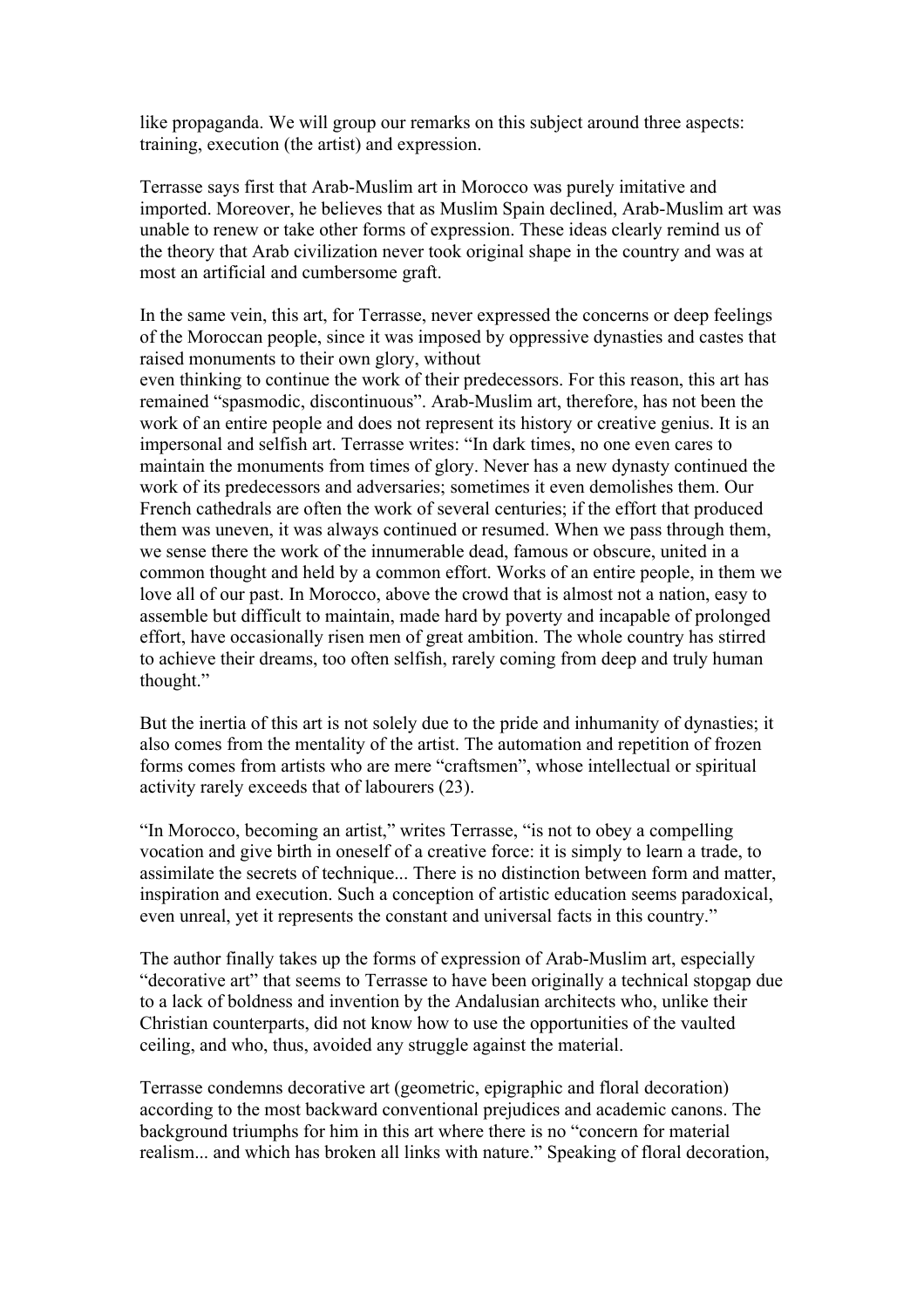he writes: "Nothing that reminds one of a flower, a real leaf: nothing that passes on the thrill of life to this conventional world."

To this lifelessness is added, according to Terrasse, a total lack of organizing or reflective thought. Arab-Muslim Art did not refuse only the representation of life (due, he says, to "old fears of magical origin, to obscure texts interpreted in an increasingly narrow way"- a hasty and erroneous thesis), this art has also neglected the symbol and confined itself to purely formal research: "it remained purely a décor\* empty of ideas... a splendid uniform, luxury clothing... It translates only ideas and aesthetic feelings. It is a poem of abstract lines that expresses merely its own beauty."

Art, then, detached from any human reality, art *out of touch*, to use current language.

The epigraphic décor then gets the same harsh treatment. Far from reflecting active mystical thought, Islamic epigraphy only reflects, according to Terrasse, "the monotony of rudimentary liturgy".

Finally, its geometric decor, where one might be tempted to decipher metaphysical anxiety, some dizziness of knowledge, the expression of dreams undefined, is but a closed system of interlacing motifs that "turn round and repeat themselves indefinitely".

We know that the current trends and evolution of contemporary aesthetics denounce all these convictions; it is difficult not to attribute them to bias (24). Terrasse's book, in fact, ends with paternalistic and bucolic tones that announce a full program of intervention and distortion. Because, if understood according to the schemes we have described, how would Moroccan art not have been distorted by its new "protectors"? The scientific escalation, in any case, served only to prepare enormous documentary material that it projected as a tangle of false leads.

#### **Conclusion**

Rethinking the colonial science of humanities cannot matter if it remains a simple objection to colonial ideology. This work will be ineffective if it remains, in terms of history, as but an attempt at verification or rehabilitation, if it does not lead to final clarification and an objective take on our current realities. Today, it is less about resolving historical issues than it is about seeing our present clearly. However, working on the past is necessary for us to understand the present. The history of formerly colonized peoples does not benefit from the progressive harmony of colonizing countries. The history of the latter is, to some degree *constructive*, it has developed along with authentic realities according to internal socio-economic laws. Our history, in contrast, has been traumatized; it has experienced with the colonial period a time of discontinuity that blurred its intrinsic logic. Therefore, any interim assessment of our realities, any scenario, needs to go through the consideration of the different accidents that have afflicted our history with multiple ambiguities.

It is in this sense that we have written this introduction (25).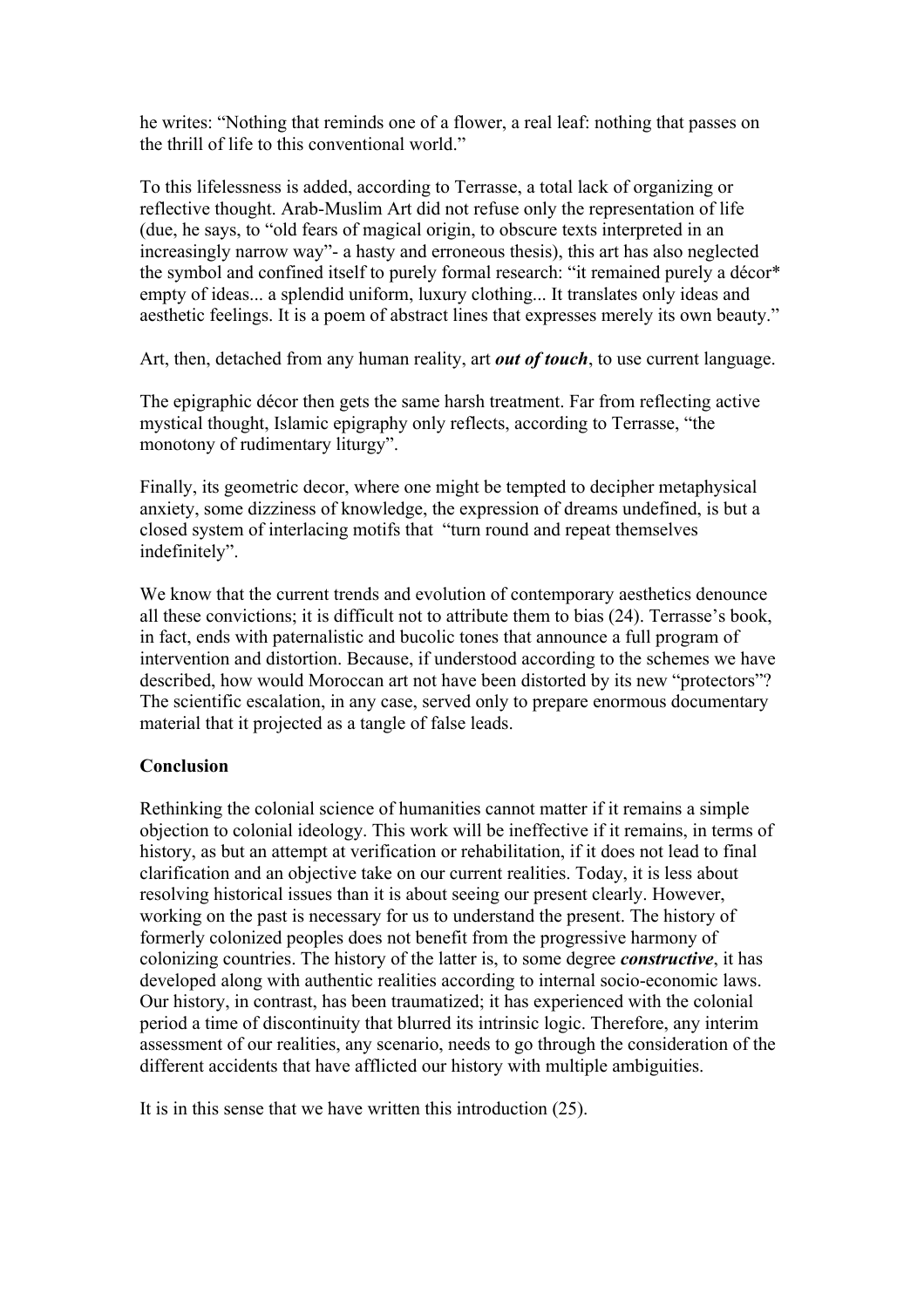### **FOOTNOTES**

(1) See "Realities and Dilemmas of National Culture (II), Souffles  $62$ ",  $67<sup>th</sup>$  quarter, for development of this issue.

(2) My aim in writing is neither to please nor to have others agree with me.

(3) "Fanatic" is the colonial historian's favorite word to describe the Moroccan, especially "the Arab".

(4) The generation of our elders truly betrayed us in Morocco, which was not the case in Algeria, for example.

(5) That colonization made us advance in time by bringing us suddenly into the industrial era and modern life is another matter entirely.

(6) From a recent book on "contemporary Arab ideology". (Laâbi does not name him in the article.)

(7) A significant number of research works of this time were dedicated to Lyautey.

(8) The political role of such an investigation is obvious.

(9) Speech of G. Hardy, Director of Public Instruction. Proceedings of the  $2<sup>nd</sup>$  IHEM Congress, *Hespéris*, 1921, 4th quarter.

(10) We give these names only as examples.

(11) *Hespéris*, 1925, Volume V.

(12) The author of this article has already begun this work, envisaged as a thorough re-examination of the colonial social sciences in Morocco. The author will also focus on the historical evolution of colonial ideology, which will obviously bring nuance to the data of this article.

(13) In *Hespéris*, 1948 3rd-4th quarters.

(14) My emphasis.

(15) See, inter alia, "Arabes et Berbères" by General E. Brémond. Payot, Paris 1950; "La Berbérie, l'Islam et la France", by Eugene Guernier, Ed. of the French Union, Paris 1950.

(16) "Le passé de l'Afrique du Nord". Payot, Paris 1952.

(17) E. Doutté, "En Tribu." Geuthner,1914. Travel between 1901-1907.

(18) Abdelhaï Kettani was a valuable source for the specialists.